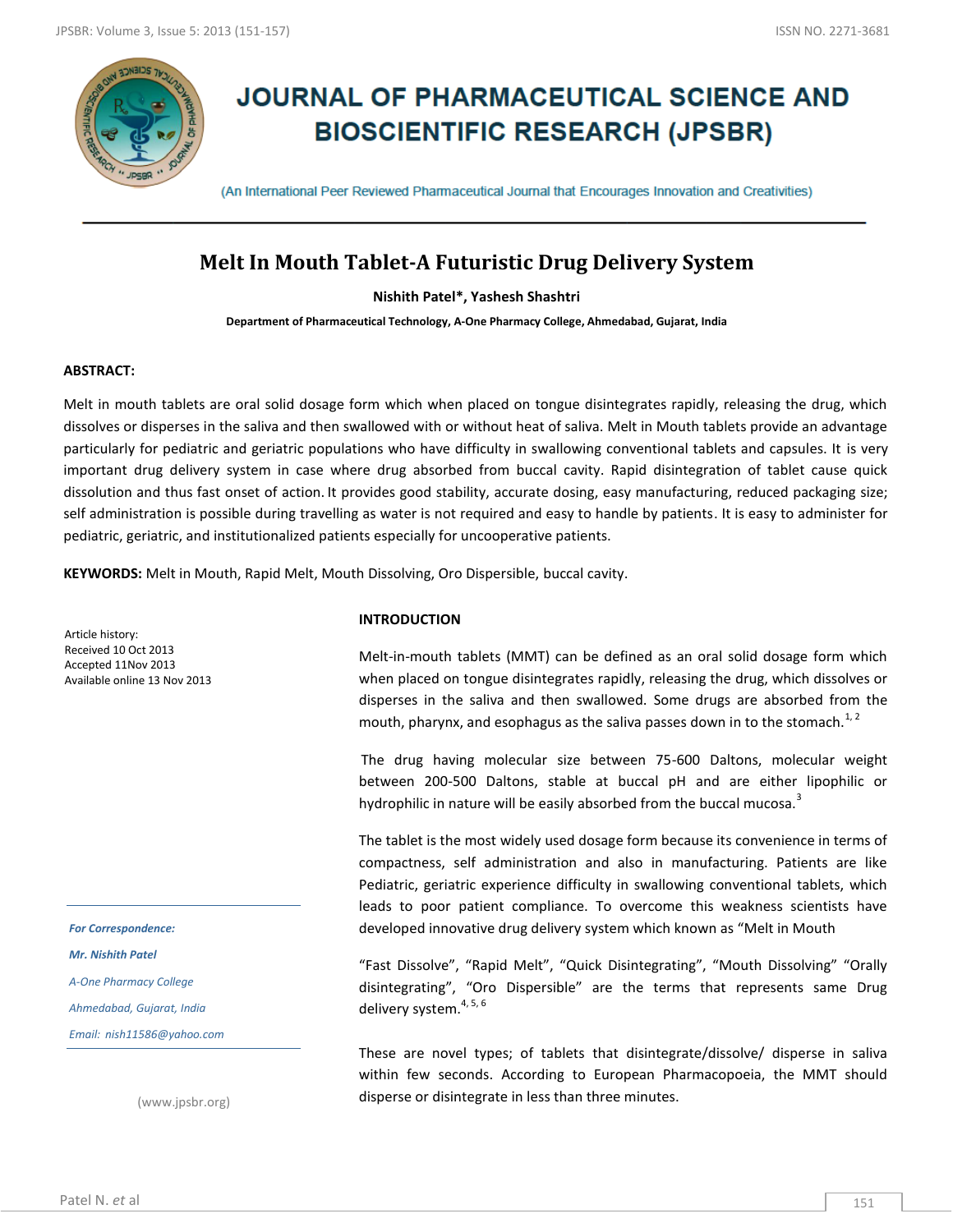The basic approach used in development of MMT is the use of superdisintegrants which provide instantaneous disintegration of tablet after putting on tongue, there by releasing the drug in saliva. The bioavailability of some drugs may be increased due to absorption of drugs in oral cavity and also due to pregastric absorption of saliva containing dispersed drugs that pass down into the stomach. Morever, the amount of drug that is subject to first pass metabolism is reduced as compared to standard tablets. They are also suitable for the mentally ill, the bedridden, and patients who do not have easy access to water.

A major claim of the some Melt in Mouth tablet is increased bioavailability compared to traditional tablets. Because of dispersion in saliva while still in the oral cavity, there can be pre-gastric absorption from some formulations in those cases where the drug dissolves quickly.

Poor compliance is a major concern in the treatment of depression. Between 30 and 68% of depressed patients discontinue treatment within one month significantly increasing their risk of relapse. Poor compliance is promoted by many factors including dislike to antidepressant therapy. This dislike is mainly caused by the shame associated with depression and drug-related effects, including the slow onset of action observed with conventional antidepressants.

The problem of patient compliance in the administration of oral antipsychotic drugs can be overcome by development of an appropriate dosage form. Melt in mouth tablets are best suited and have gained popularity in the recent years in oral antipsychotic drug therapy.



**Figure-1.1: Disintegration of Tablet in Mouth**

#### **ADVANTAGES**

Melt in Mouth tablets offer all advantages of solid dosage forms and liquid dosage forms along with special advantages, which include:

- $\triangleright$  As MMTs are unit solid dosage forms, they provide good stability, accurate dosing, easy manufacturing, small packaging size, and easy to handle by patients<sup>7</sup>.
- $\triangleright$  Medication as "bitter pill" has changed by excellent mouth feel property produced by use of flavors and sweeteners in MMTs $^{8}$ .
- $\triangleright$  No risk of obstruction of dosage form, which is beneficial for traveling patients who do not have access to water<sup>9</sup>.
- $\triangleright$  Easy to administer for pediatric, geriatric, and institutionalized patients (specially for mentally retarded and psychiatric patients)<sup>10</sup>
- $\triangleright$  Rapid disintegration of tablet cause quick dissolution and thus fast onset of action $^{11}$ .
- $\triangleright$  Bioavailability of drugs that are absorbed from mouth, pharynx, and esophagus is increased.  $^{12, 13}$
- $\triangleright$  Pregastric absorption of drugs avoids hepatic metabolism, which reduces the dose and increase the bioavailability.<sup>14</sup>

#### **CHALLENGES TO DEVELOP MMT**

- $\triangleright$  Rapid disintegration of tablet
- $\triangleright$  Have sufficient mechanical strength
- $\triangleright$  Avoid increase in tablet size
- $\triangleright$  Minimum or zero residue in mouth
- $\triangleright$  Protection from moisture
- $\triangleright$  Good package design
- $\triangleright$  Compatible with taste masking technology
- $\triangleright$  Not to affect drug properties

#### **FORMULATION ASPECTS IN DEVELOPING MMTs**

Melt in Mouth tablets are formulated by utilizing several processes, which differ in their methodologies and variation in their properties such as,

- $\triangleright$  Mechanical strength of tablets
- $\triangleright$  Taste and mouth feel
- $\triangleright$  Swallowability
- $\triangleright$  Bioavailability
- $\triangleright$  Stability, etc.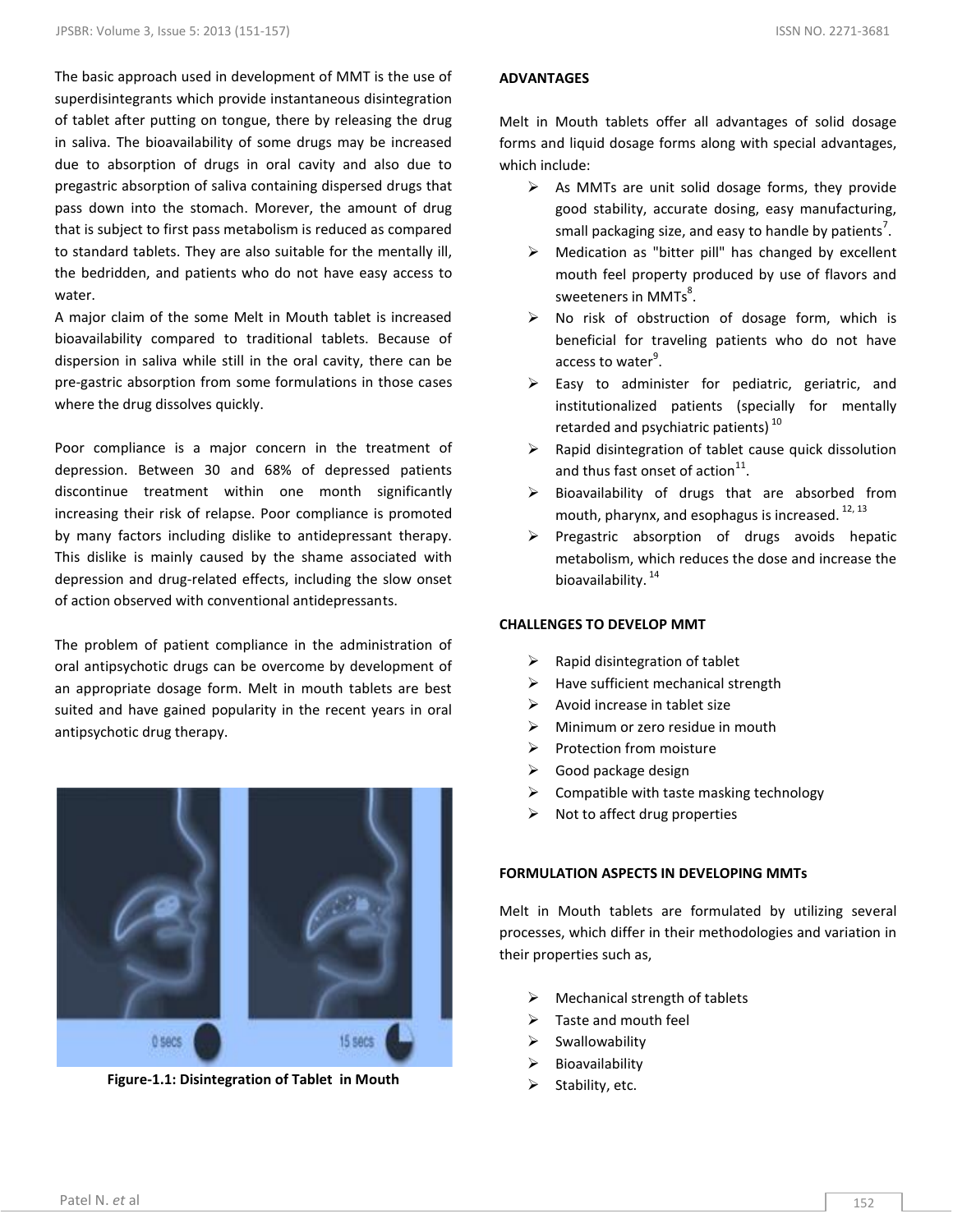## **APPROACHES FOR PREPARATION OF MMTs15 to 20**

Various technologies used in the manufacture of MMT include:

- **Freeze-drying,**
- **sublimation,**
- **Molding,**
- Spray drying,
- Mass extrusion,
- Disintegrant addition, and
- **Effervescent tableting**
- Cotton Candy Process

#### **Freeze-drying**

The tablets prepared by using freeze-drying or lyophilization technique are highly porous in nature and disintegrated or dissolved rapidly when come in contact with saliva. First of all, the material is frozen to bring it below its eutectic point. Then drying is carried out to reduce the bound moisture to the required volume. Due to lyophilization, bulking agent and sometimes drug acquire glossy amorphous structure and thus dissolution is enhanced. However the use of freeze-drying is limited due to high cost of equipment and processing, packaging, low mechanical strength, poor stability at higher temperature and humidity.

#### **Sublimation**

This process involves addition of some inert volatile substances like Urea, Urethane, Naphthalene, Camphor, Menthol, Ammonium bicarbonate, etc. to other Excipients and the compression of blend into tablet. Removal of volatile material by sublimation creates pores **(Figure 1**.**2**) in tablet structure, due to which tablet disintegrates when comes in contact with saliva. Melt in Mouth Tablets with highly porous structure and good mechanical strength can be developed by this method.



**Figure -1.2: Schematic Diagram of Sublimation Technique for Preparation of MMT**

#### **Molding**

Tablets prepared by molding method are solid dispersions. The drug can exist as discrete particles or micro particles in the matrix. Molded tablets are less compact than compressed tablets, with a porous structure that facilitates rapid disintegration and easy dissolution. Molded tablets offer improved taste due to water-soluble sugars present in dispersion matrix. But molded tablets lack good mechanical strength and can undergo breakage or erosion during handling and opening of blister packs. However, adding Sucrose, Acacia or Polyvinyl pyrrolidone can increase mechanical strength to some extent.

#### **Spray Drying**

A highly porous and fine powder is prepared by spray drying an aqueous composition containing support matrix and other components. This is then mixed with active ingredient and compressed into tablet. It provides immediate dissolution (<20 sec). However, this approach involves high cost and time of production, and also very poor mechanical strength of tablets.

#### **Mass Extrusion**

In this technique, a blend of active drug and other ingredients is softened using solvent mixture of water soluble Polyethylene glycol, using Methanol and then the softened mass is extruded through the extruder or syringe to get a cylinder of product, which is finally cut into even segments with the help of heated blades to get tablets. The dried cylinder can be used to coat the granules of bitter tasting drugs and thereby masking their bitter taste.

#### **Addition of Disintegrants**

Use of disintegrants is the basic approach in the development of MMTs. Disintegrants play a major role in the disintegration and dissolution of MMT. It is critically essential to choose a suitable disintegrant, in an optimum concentration so as to ensure quick disintegration and high dissolution rates. Super disintegrants provide quick disintegration due to combined effect of swelling and water absorption by the formulation. Sodium starch glycolate, Ac-di-sol (Croscarmellose sodium), Crospovidone, Microcrystalline cellulose, Pregelatinised starch, etc. are some examples of disintegrants. Additionally, sugar based excipients are used for taste masking and as bulking agents. Sorbitol, mannitol, xylitol, dextrose, fructose, etc. are mainly used for aqueous solubility and sweetness to impart a pleasant mouth feel and good taste masking.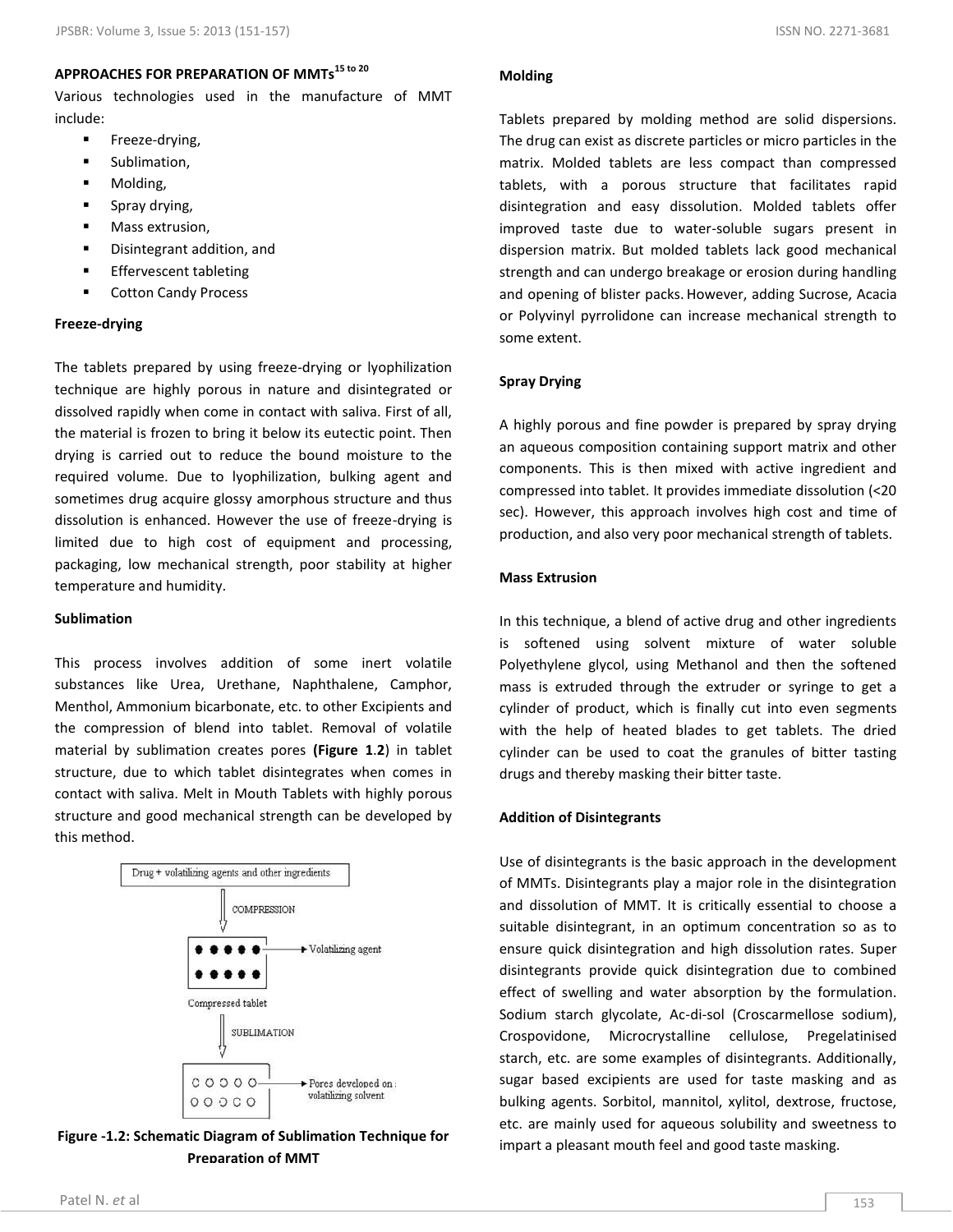#### **Effervescent tableting**

This approach is designed to produce a solution rapidly with the simultaneous release of carbon dioxide due to chemical reaction between the tablet ingredients that involve an organic acid (citric acid or tartaric acid) and an alkaline substance (carbonates or bicarbonates). When such a tablet is dropped into a glass of water, a rapid chemical reaction occurs producing a pleasantly flavored carbonated drink, which assists in masking the taste of certain drugs. However the disadvantage of the effervescent tablet is the difficulty of producing a chemically stable product. The effervescent tablets are specially packaged in hermetic-type foil pouches or are stack packed in cylindric tubes with minimal air space.

#### **Cotton Candy Process**

This process is so named as it utilizes a unique spinning mechanism to produce floss-like crystalline structure, which mimic cotton candy. Cotton candy process involves formation of matrix of polysaccharides or saccharides by simultaneous action of flash melting and spinning. The matrix formed is partially recrystallized to have improved flow properties and compressibility. This candy floss matrix is then milled and blended with active ingredients and excipients and subsequently compressed to MMT. This process can accommodate high doses of drug and offers improved mechanical strength. However, high-process temperature limits the use of this process

## **1.2.5 PATENTED TECHNOLOGIES13, 14, 15, 16, 17, 18 A. Zydis technology**

Zydis is a technique which is patented by R.P. Scherer. This technology includes physical trapping of the drug in a matrix composed of a saccharide and a polymer. Polymers generally employed are partially hydrolyzed gelatin, hydrolyzed dextran, dextrin, alginates, polyvinyl alcohol, polyvinyl pyrrolidine, acacia, and these mixtures. The methodology involves solution or dispersion of components is prepared and filled in to blister cavities, which are frozen in a liquid nitrogen environment. The frozen solvent is removed or sublimed to produce porous wafers. Peelable backing foil is used to pack Zydis units. Zydis formulation is sensitive to moisture and may degrade at humidity greater than 65%.

Desired characteristics of Zydis technology:

- $\triangleright$  Drug should be chemically stable
- $\triangleright$  Water insoluble
- $\triangleright$  Particle size should be smaller than 50 µm.
- $\triangleright$  Dose for water-soluble drugs is limited (60 mg)

#### **B. Lyoc**

Lyoc is a technique which is patented by pharmalyoc. Oil in water emulsion is prepared and placed directly into blister cavities followed by freeze-drying. Nonhomogeneity during freeze-drying is avoided by incorporating inert filler to increase the viscosity finally the sedimentation. High proportion of filler reduces porosity of tablets due to which disintegration is lowered.

#### **C. Quick solv**

This technology is patented by Janssen Pharmaceuticals. It utilizes two solvents in formulating a matrix, which disintegrates instantly. Methodology includes dissolving matrix components in water and the solution or dispersion is frozen. Then dry the matrix by removing water using an excess of alcohol (solvent extraction). Thus the product formed has uniform porosity and adequate strength for handling.

#### **D. Nanocrystal technology**

This is patented by Elan, King of Prussia. Nanocrystal technology includes lyophilization of colloidal dispersions of drug substance and water-soluble ingredients filled in to blister pockets. This method avoids manufacturing process such as granulation, blending, and tableting, which is more advantageous for highly potent and hazardous drugs. As manufacturing losses are negligible, this process is useful for small quantities of drug.

#### **E. FlashTab technology**

This is patented by Ethypharm France. This technology includes granulation of excipients by wet or dry granulation method and followed by compressing into tablets. Excipients used in this technology are of two types.

1. Disintegrating agents include reticulated polyvinylpyrrolidine or carboxy methylcellulose.

2. Swelling agents include carboxymethylcellulose, starch, modified starch, microcrystalline cellulose, carboxy methylated starch, etc. These tablets have satisfactory physical resistance. Disintegration time is within 1 min.

#### **F. OraSolv technology**

This technology is patented by CIMA Labs. This includes use of effervescent disintegrating agents compressed with low pressure to produce the ODTs. The evolution of carbon dioxide from the tablet produces fizzing sensation, which is a positive organoleptic property. Concentration of effervescent mixture usually employed is 20-25% of tablet weight.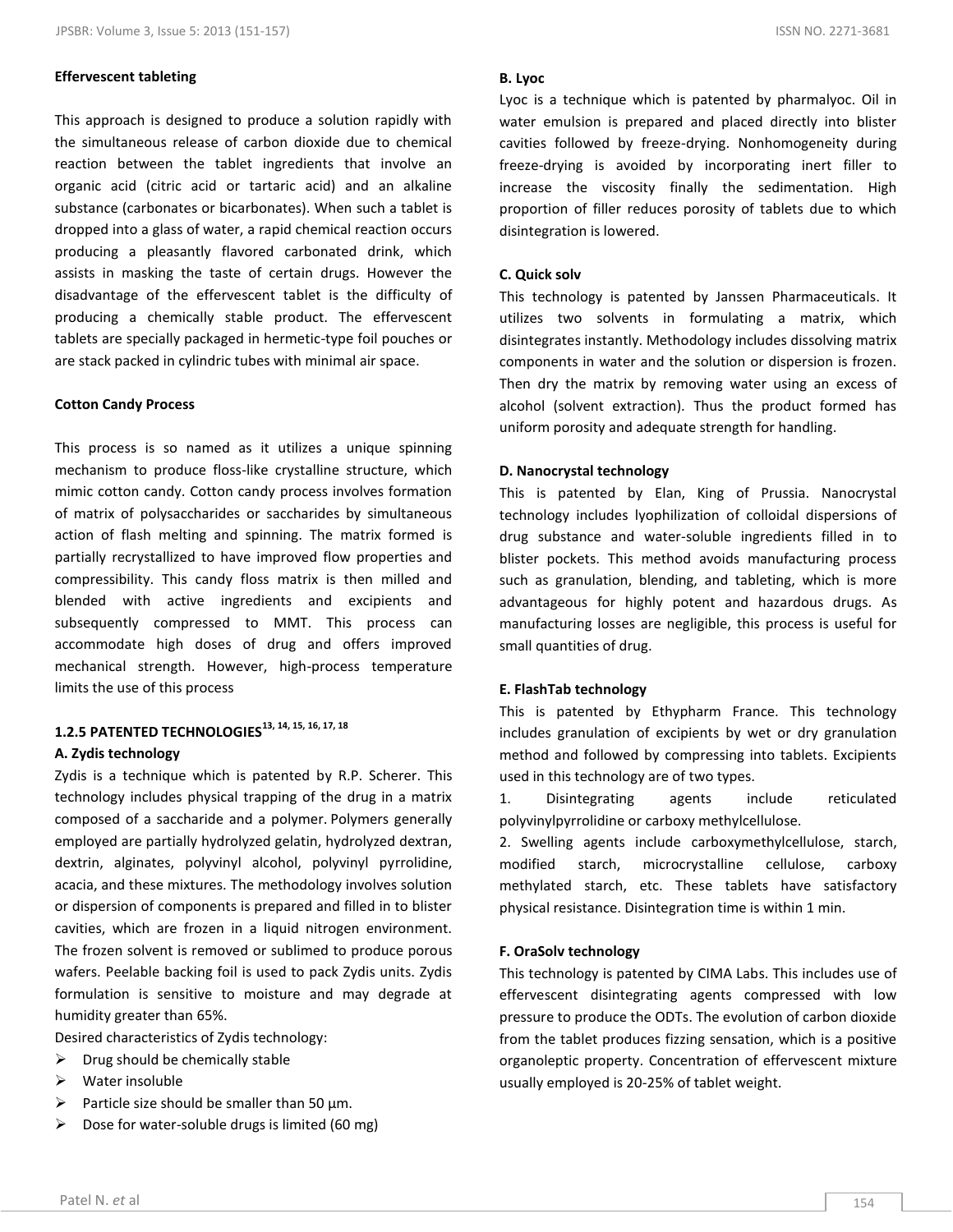As tablets are prepared at low compression force, they are soft and fragile in nature. This initiated to develop Paksolv, a special packaging to protect tablets from breaking during storage and transport. Paksolv is a dome-shaped blister package, which prevents vertical movement of tablet with in the depression. Paksolv offers moisture, light, and child resistance packing.

#### **G. Durasolv technology**

This technology is patented by CIMA Labs. The tablets produced by this technology utilize the conventional tableting equipment. Tablets in this are formulated by using drug, nondirect compression fillers, and lubricants.

Nondirect compressible fillers are dextrose, mannitol, sorbitol, lactose, and sucrose, which have advantage of quick dissolution and avoid gritty texture, which is generally present in direct compressible sugar. The tablets obtained are strong and can be packed in conventional packing in bottles and blisters. Nondirect compressible fillers generally used in the range of 60-95%, lubricant in 1-2.5%.

#### **H. WOW tab technology**

Yamanouchi patented this technology. WOW means With Out Water. This technology utilizes conventional granulation and tableting methods to produce ODT employing low- and highmoldability saccharides.

Low moldability saccharides are lactose mannitol, glucose, sucrose, and xylitol. High-moldability saccharides are maltose, sorbitol, and oligosaccharides. When these low- and highmoldable saccharides used alone tablets obtained do not have desired properties of rapid disintegration and hardness, so combinations are used. This technology involves granulation of low-moldable saccharides with high-moldable saccharides as a binder and compressing into tablets followed by moisture treatment. Thus tablets obtained showed adequate hardness and rapid disintegration.

#### **I. Dispersible tablet technology**

Lek,Yugoslavia patents this technology. It offers development of ODT with improved dissolution rate by incorporating 8-10% of organic acids and disintegrating agents. Disintegrating agent facilitates rapid swelling and good wetting capabilities to the tablets that results in quick disintegration.

Disintegrants include starch, modified starches, microcrystalline cellulose, alginic acid, cross-linked sodium carboxy methyl cellulose and cyclodextrins. Combination of disintegrants improved disintegration of tablets usually less than 1 min.

#### **J. Pharmaburst technology**

SPI Pharma, New Castle, patents this technology. It utilizes the

dissolves within 30-40 s. This technology involves dry blending of drug, flavor, and lubricant followed by compression into tablets. Tablets obtained have sufficient strength so they can be packed in blister packs and bottles<sup>3</sup>.

#### **K. Frosta technology**

Akina patents this technology. It utilizes the concept of formulating plastic granules and compressing at low pressure to produce strong tablets with high porosity. Plastic granules composed of:

- $\triangleright$  Porous and plastic material,
- $\triangleright$  Water penetration enhancer, and
- $\triangleright$  Binder.

The process involves usually mixing the porous plastic material with water penetration enhancer and followed by granulating with binder. The tablets obtained have excellent hardness and rapid disintegration time ranging from 15 to 30 s depending on size of tablet.

#### **L. Oraquick**

This technology is patented by K.V Pharmaceuticals. It utilizes taste masking microsphere technology called as Micromask<sup>®</sup>, which provides superior mouth feel, significant mechanical strength, and quick disintegration/dissolution of product. This process involves preparation of microparticles in the form of matrix that protects drug, which can be compressed with sufficient mechanical strength. Low heat of production in this process makes it appropriate for heat-sensitive drugs. Oraquick product dissolves within few seconds.

#### **M. Ziplets/advatab**

This technology is patented by Pessano con Bornago, Italy. It utilizes water-insoluble ingredient combined with one or more effective disintegrants to produce MMT with improved mechanical strength and optimal disintegration time at low compression force. This technology handles high drug loading and coated drug particles and does not require special packaging, so they can be packed in push through blisters or bottles.

#### **N. Flashdose**

Fuisz has patented Flashdose technology. Nurofen meltlet, a new form of ibuprofen as melt-in-mouth tablets, prepared using Flashdose technology is the first commercial product launched by Bioavail Corporation. Flashdose tablets consist of self-binding shearform matrix termed as "Floss." Shearform matrices are prepared by flash heat processing.

## **1.2.6 MECHANISM OF TABLET DISINTEGRATION<sup>15</sup>**

The tablet breaks to primary particles by one or more of the mechanisms listed below:-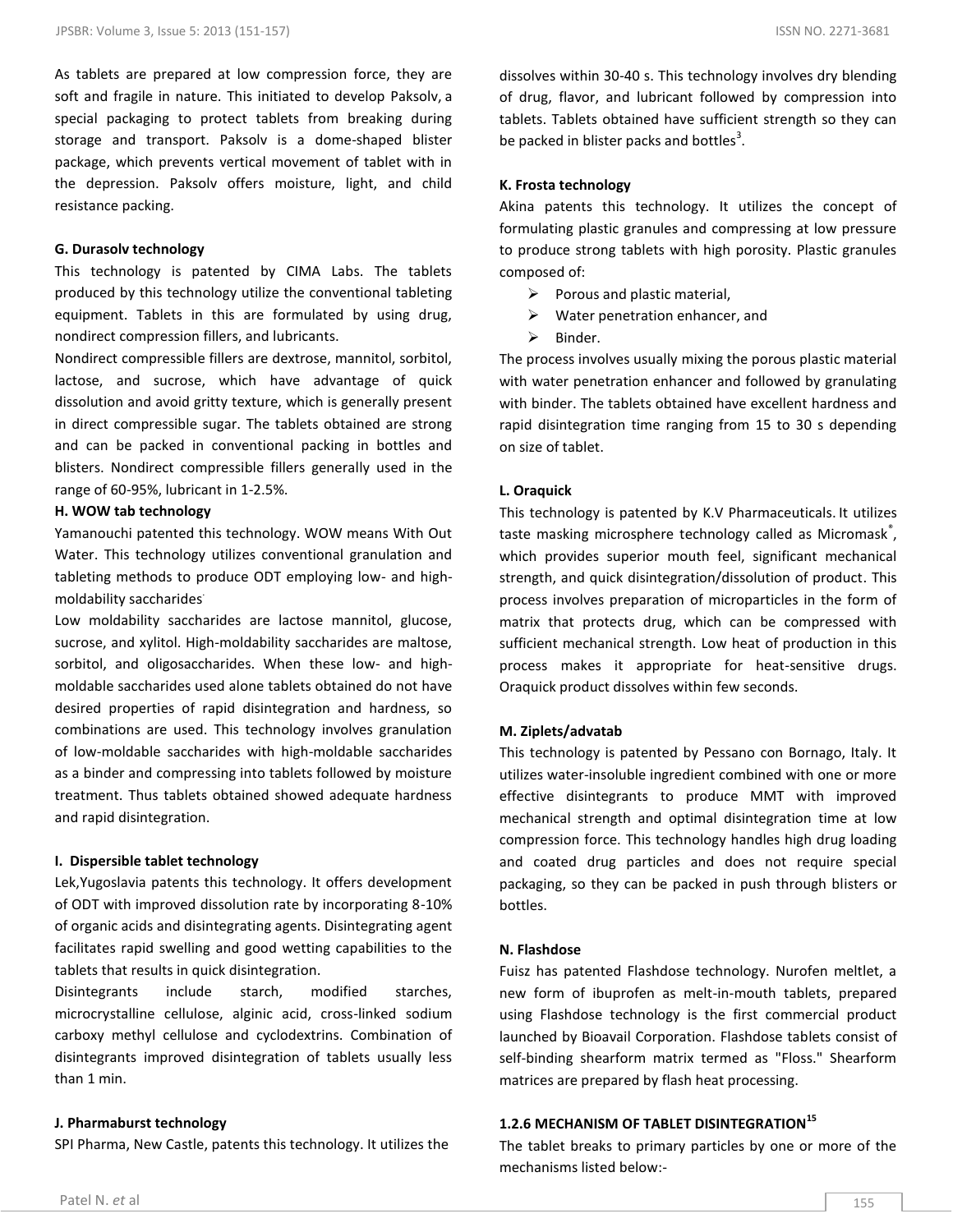## **A. By Capillary Action**

Disintegration by capillary action is always the first step. When we put the tablet into suitable aqueous medium, the medium penetrates into the tablet and replaces the air adsorbed on the particles, which weakens the intermolecular bond and breaks the tablet into fine particles. Water uptake by tablet depends upon hydrophilicity of the drug /excipient and on tableting conditions. For these types of disintegrants maintenance of porous structure and low interfacial tension towards aqueous fluid is necessary which helps in disintegration by creating a hydrophilic network around the drug particles.

## **B. By Swelling**

Perhaps the most widely accepted general mechanism of action for tablet disintegration is swelling. Tablets with high porosity show poor disintegration due to lack of adequate swelling force. On the other hand, sufficient swelling force is exerted in the tablet with low porosity. It is worthwhile to note that if the packing fraction is very high, fluid is unable to penetrate in the tablet and disintegration is again slows down.



the matrix.

**Figure-1.3: Disintegration by Wicking and Swelling<sup>15</sup>**

## **C. Because of heat of wetting (air expansion)**

When disintegrants with exothermic properties gets wetted, localized stress is generated due to capillary air expansion, which helps in disintegration of tablet. This explanation, however, is limited to only a few types of disintegrants and can not describe the action of most modern disintegrating agents.

## **D. Due to disintegrating particle/particle repulsive forces** Another mechanism of disintegration attempts to explain the swelling of tablet made with 'non-swellable' disintegrants.

and can not describe the action of most modern disintegrating agents.

**D. Due to disintegrating particle/particle repulsive forces**

Another mechanism of disintegration attempts to explain the swelling of tablet made with 'non-swellable' disintegrants. Guyot-Hermann has proposed a particle repulsion theory based on the observation that non-swelling particles also cause disintegration of tablets. The electric repulsive forces between particles are the mechanism of disintegration and water is required for it. Researchers found that repulsion is secondary to wicking.

## **E. Due to deformation**

During tablet compression, disintegrated particles get deformed and these deformed particles get into their normal structure when they come in contact with aqueous media or water. Occasionally, the swelling capacity of starch was improved when granules were extensively deformed during compression. The increase in size of the deformed particles produces a break up of the tablet. This mechanism is not yet confirmed and studies are going on.



Particles swell to precompression water is drawn into the pores and Size and break up the matrix **particles** repel each other due to



resulting

## electrical force

**Figure-1.4: Disintegration by Deformation and Repulsion<sup>15</sup>** Drug



Disintegrating agent

Fast dissolving granules

saliva in the mouth causes the disintegrating agent to swell, creating channels for the saliva

Fast dissolving granules dissolve and the tablet disintegrates

**Figure-1.5: Mechanism for Disintegration<sup>15</sup>**